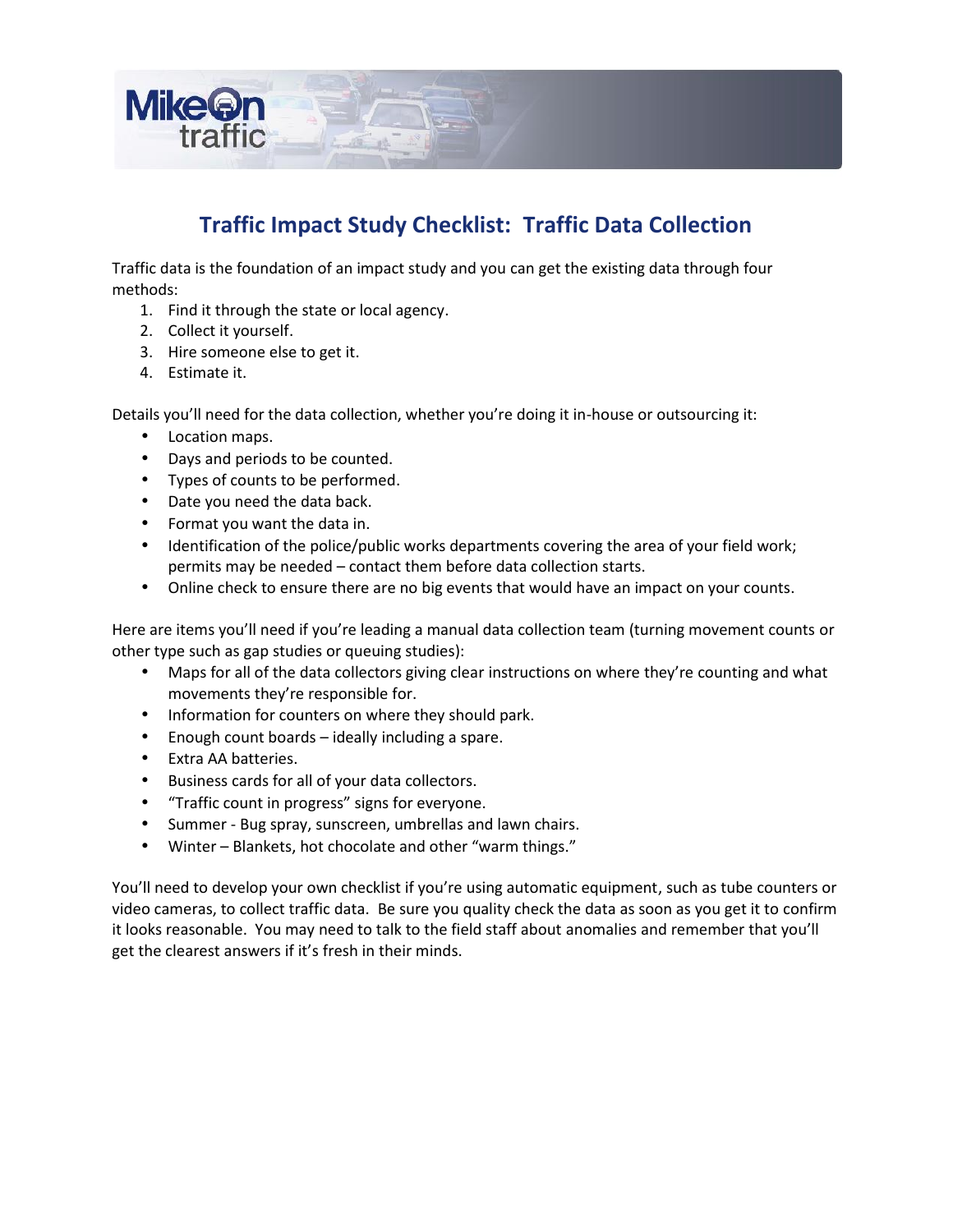

#### **Traffic Impact Study Checklist: Document Existing Conditions**

- 1. Use online mapping tools to document the physical details of each study intersection. The following are items to note:
	- a. Exclusive left or right turn lanes measure their storage lengths on the aerial and include them on the sketch
	- b. Through lanes and/or shared lanes if turn lanes aren't provided
	- c. Traffic control stop signs, traffic signals or roundabouts
	- d. Medians
	- e. Shoulders
	- f. Sidewalks/trails/paths
	- g. On-street bike lanes
	- h. Nearby parking lots
	- i. On-street parking
	- j. Street names
- 2. Confirm the above details during a field visit. Following are items to also note:
	- a. Transit stops
	- b. Traffic signal operations, including left turn phasing
	- c. No turn on red restrictions
	- d. Parking restrictions
	- e. Speed limits
	- f. Non-ADA compliant signal push-buttons or pedestrian ramps
	- g. Excessive grades or slopes
	- h. Excessive grades that may affect traffic
	- i. Objects or buildings on the intersection corners that block sight lines
- 3. Collect photos or videos of your study area.
- 4. If a technician prepares sketches with the above items, do your own field verification. While you perform your own field visit, also be aware of items that could affect traffic in your study area:
	- a. Large parking lots that could affect the balance of traffic between study intersections
	- b. Large pedestrian generators, such as schools
	- c. Road construction
	- d. Developments under construction
- 5. During rush hour, analyze the following items:
	- a. Do shoulders get used by cars as separate right turn lanes or bypass lanes?
	- b. Do the traffic signals along a corridor seem to be coordinated, so through traffic moves down the corridor smoothly?
	- c. What are the signal cycle lengths?
	- d. Are there any queues backing up from turn lanes into the through lane ordo queues extend back from one intersection blocking the upstream intersection?
	- e. Is it hard to turn onto a major street from a cross street with a stop sign?
	- f. Do the routes cars will take to get to and from your site correspond to the major traffic flow you're watching?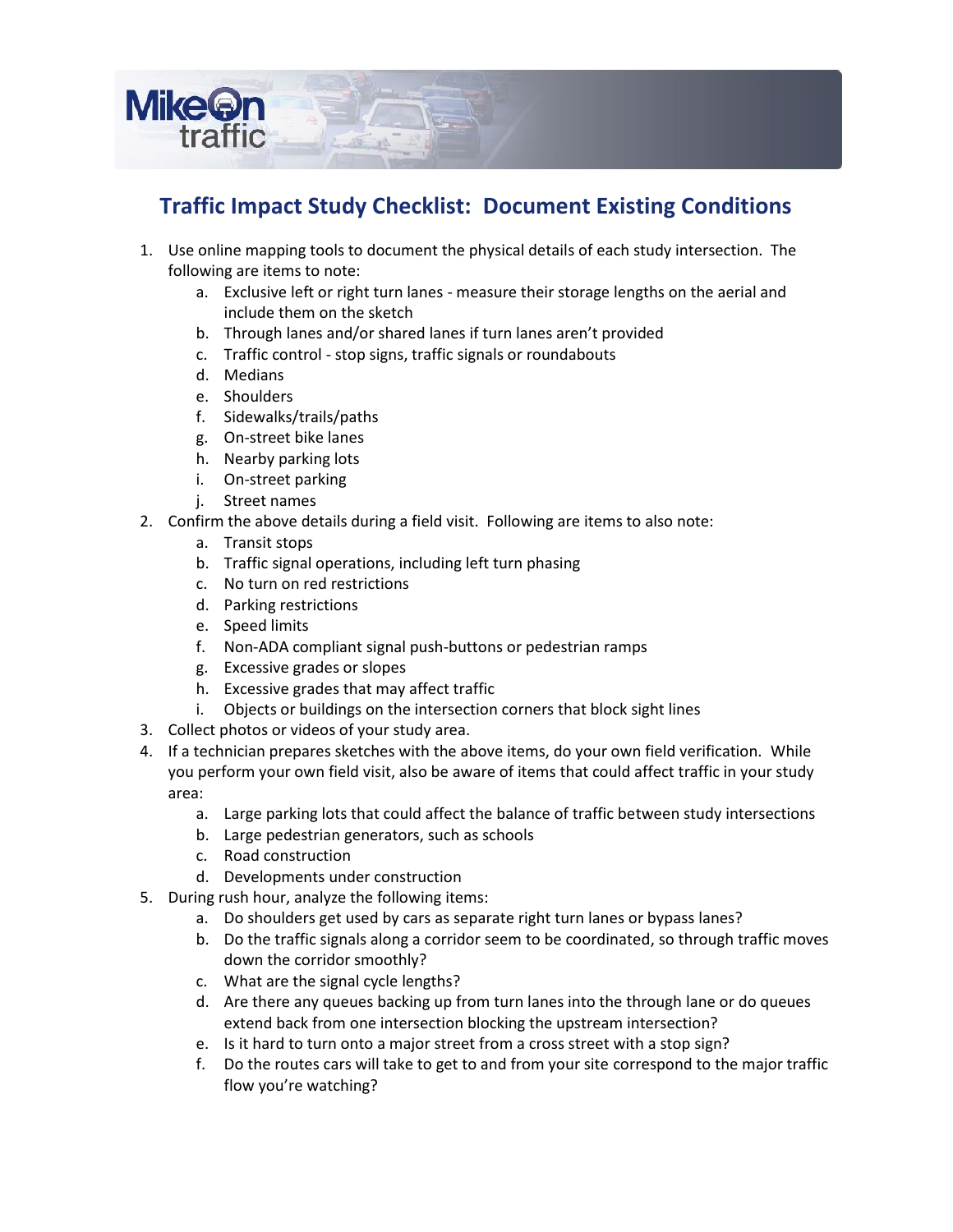

#### **Traffic Impact Study Checklist: Assumptions to Reviewers**

If time permits, call the appropriate folks who will be reviewing your study to let them know you'll be sending them a comprehensive email about the project. Here are topics to cover in your email to the reviewers of your study at the city/county/state. Ensure you work with the actual people who will be commenting on your study, which could end being their consultant:

- 1. Give an overview of the proposed development.
	- a. Brief description.
	- b. A location map.
	- c. A concept plan showing the proposed access points.
	- d. Anticipated build-out year.
	- e. Phasing plan if your development will be built in stages.
	- f. Development size, such as square footage or dwelling units.
- 2. Provide the preliminary framework of your study.
	- a. A map with the intersections and corridors you propose to study.
	- b. A map showing the distribution pattern you expect the site's traffic will use. Mark it preliminary and ask if you are missing anything, especially backdoor routes you may not be aware of.
	- c. A table giving the traffic generation of the proposed development. Mark it preliminary.
	- d. A list of the study periods you plan to study (daily, a.m. peak hour, p.m. peak hour and/or Saturday midday peak hour).
	- e. A list of your proposed analysis years.
	- f. Documentation of how you'll increase the existing traffic counts to your future no-build scenario traffic counts.
	- g. A list of the methodology and software you'll use for your analyses.
- 3. Request traffic signal timing plans if they have control over the traffic signals at any of your study intersections.
- 4. Ask about or confirm proposed development and roadway projects planned within the study area.
- 5. Ask if they have policies, ordinances, traffic impact fees and/or standards related to traffic studies.
- 6. Provide your schedule and ask about their typical review process and its associated timeline (for instance, how much time will they need to review your traffic study).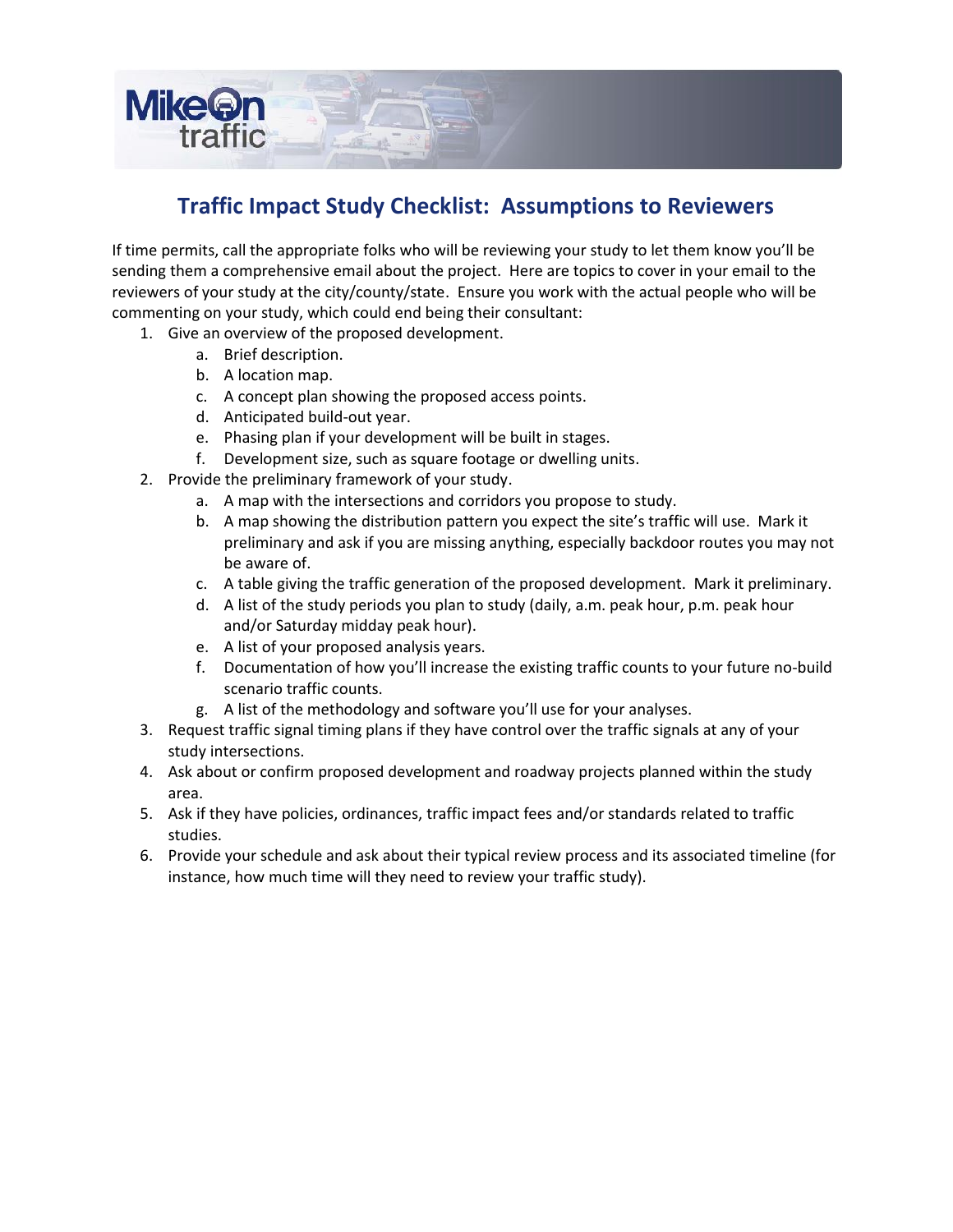

### **Traffic Impact Study Checklist: Prepare Traffic Forecasts**

- 1. No-Build, Future Year Forecasts
	- a. Determine method for increasing existing traffic volumes
		- i. Growth rate based on past traffic data in area
		- ii. Growth rate backed out from transportation plan forecasts
		- iii. Based on other area traffic studies
		- iv. Combination of the above
- 2. Volumes Due to your development
	- a. Trip Generation (start with ITE *Trip Generation*)
		- i. Use average rates
		- ii. Use best variable, such as employees or square feet
		- iii. Use the right time frame (i.e. THE peak hour vs. the peak hour of the adjacent street traffic between 7-9 a.m.)
	- b. Trip Generation Discounts
		- i. Internal trips at commercial or mixed use developments
		- ii. Pass-by/diverted trips ensure they aren't a large portion of the road's existing traffic (rule of thumb – limit to 10% of existing traffic)
		- iii. If there is heavy transit use or in a dense urban neighborhood, should you reduce the trip generation to account for alternate modes of transportation?
		- iv. If you're implementing a Travel Demand Management Plan for your development, should you discount the trip generation?
	- c. Trip Distribution
		- i. Ensure you distribute the traffic per your agreed on trip distribution pattern.
		- ii. Ensure the numbers coming in and out of your development site match the trip generation table you prepared.
	- d. Reasonableness Check
		- i. Ensure pass-by diverted trips don't assume half the traffic on the adjacent road is going to go in and out of your development.
		- ii. Ensure the trip generation seems reasonable for local conditions half a small town isn't going to visit your development every day.
- 3. Build, Future Year Forecasts: ensure the No-Build + Volumes Due to Development = Build Volumes
- 4. Round your forecasts to the appropriate level of accuracy
	- a. Nearest five vehicles on low volume, peak hour movements
	- b. Round one and two up to five since there's a little bit of traffic on that movement
	- c. Nearest ten vehicles on all other peak hour movements
	- d. Nearest hundred vehicles on daily volume forecasts
	- e. If the software you are using doesn't round, describe the accuracy of the forecasts in the study.
- 5. Ensure the volumes going between adjacent intersections add up on all Volume Due to Development forecasts and between adjacent intersections in the No-Build and Build forecasts if there are no intersections between them. Cars don't levitate.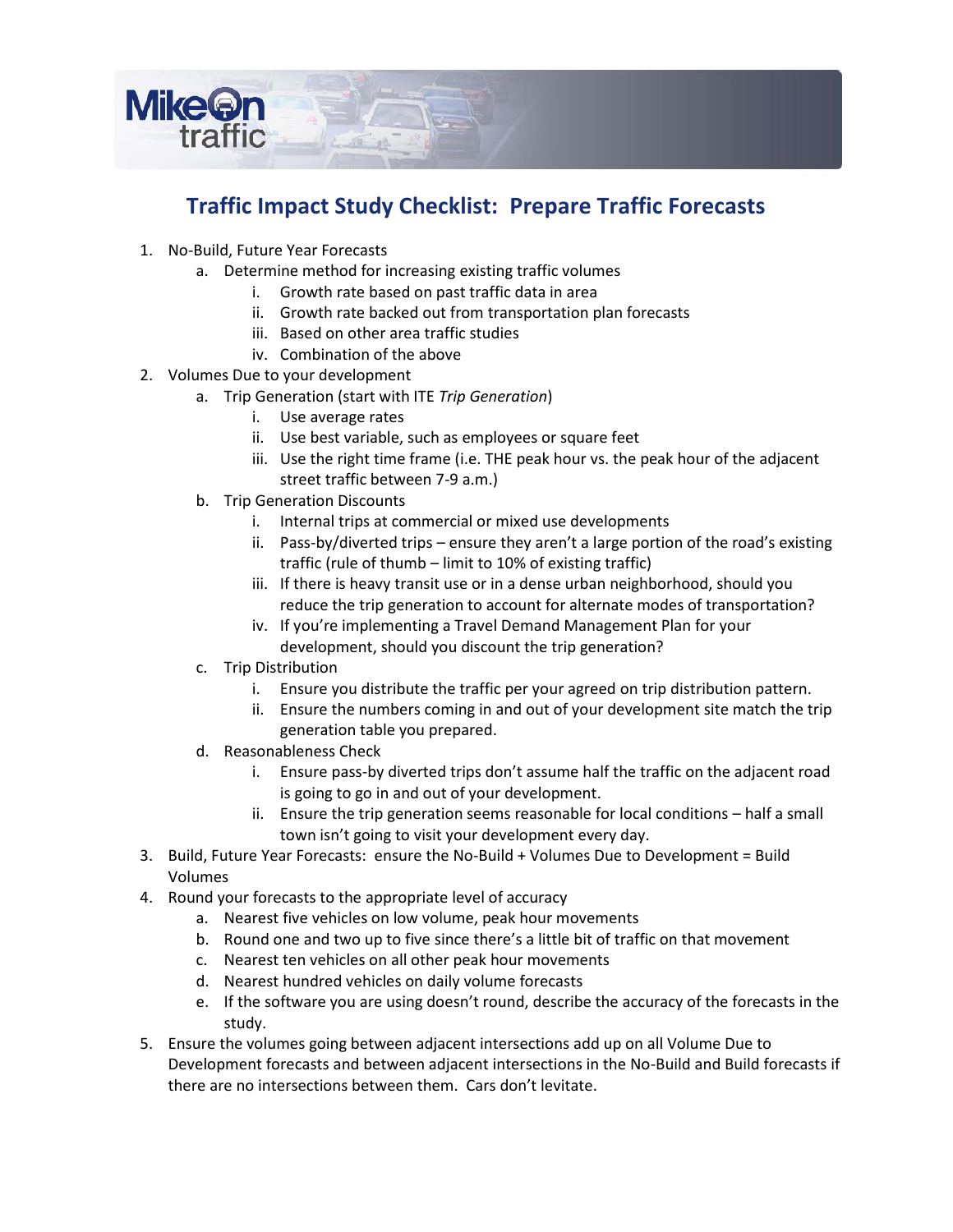

### **Traffic Impact Study Checklist: Perform Capacity Analyses**

The following are items you'll need to enter into whichever software package you're using to perform the traffic capacity analyses of your study intersections:

- 1. Lane configurations
- 2. Lane widths (default 12 feet)
- 3. Turn lane lengths
- 4. Right turn restrictions
- 5. Peak hour turning movement volumes
- 6. Peak hour factors (we recommend 0.92 as the default, 0.90 in low volume or small town areas, 0.94 in built-out suburban/urban environments)
- 7. Heavy vehicle percentages (default 3%)
- 8. Traffic control
- 9. Roundabout geometry
- 10. Signal timing plans

Here are default items in the models that may be adjusted, but typically aren't:

- 1. Saturation flow rates
- 2. Bus blockages
- 3. Adjacent parking lane maneuvers
- 4. Pedestrian and bicycle crossings per hour

Be certain you have a quality control process in place to assure all details in your model are correct. Ideally, the person who checks the details is not the one who created the model. Building the capacity models is optimally done while the traffic data is being collected.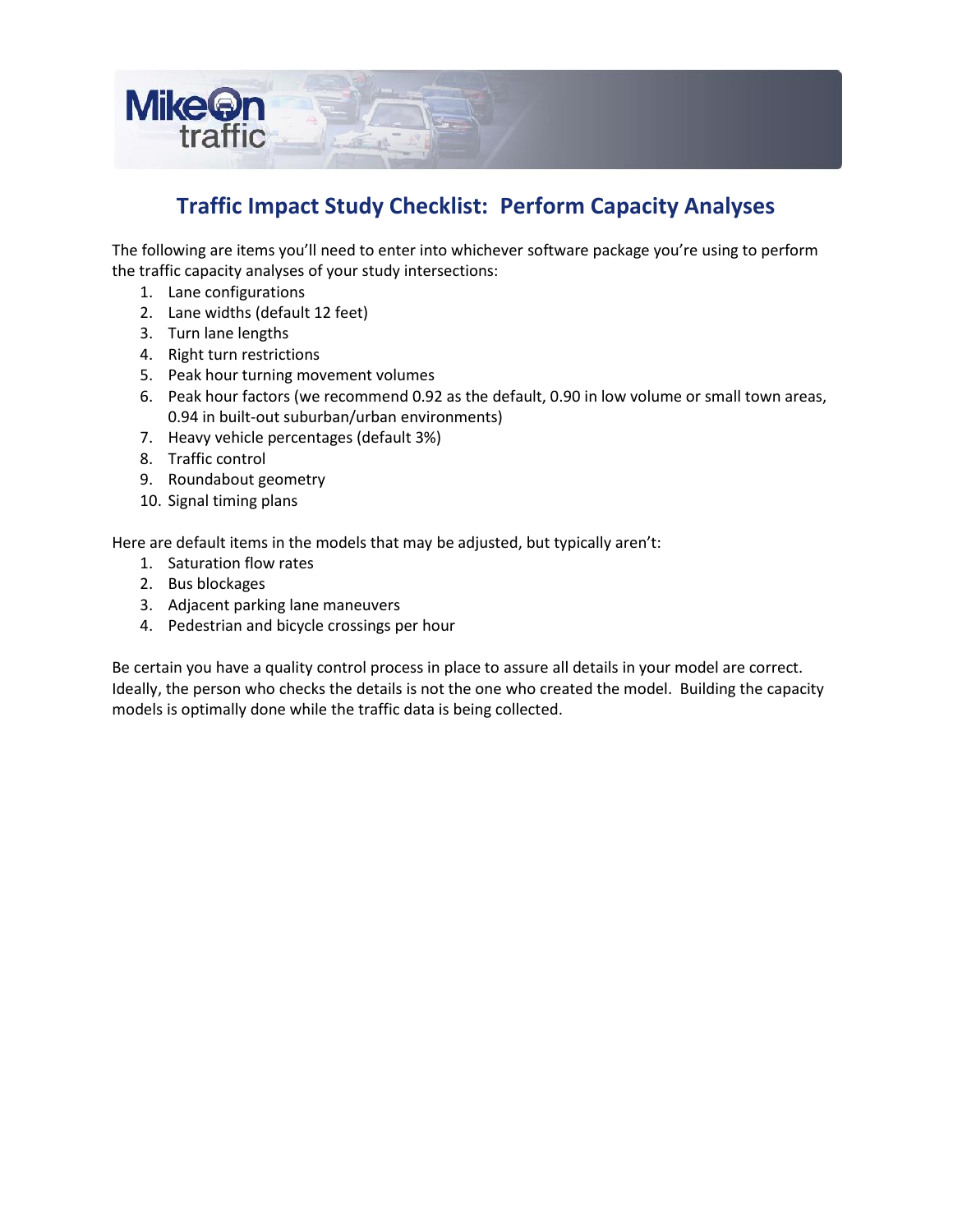

#### **Traffic Impact Study Checklist: Determine Necessary Improvements**

From the capacity analysis, identify and write down your problem areas by scenario. As you determine appropriate mitigation, consider safety, right-of-way and feasibility of any improvements. Also consult local or state standards for guidance on when some improvements could be considered. Mitigation to resolve the issue(s) may be on the demand side (amount of traffic) or the supply side (roadway capacity). Remember, you're being hired to make the proposed development work – start with the supply side.

Supply side mitigation could include:

- 1. Signal timing improvements
- 2. Traffic signal phasing changes
- 3. Improved signing and/or pavement markings
- 4. Peak hour turning restrictions
- 5. Traffic control change
- 6. Addition of an exclusive turn lane
- 7. Addition of a through lane
- 8. Alternative intersection traffic control
- 9. Access management
- 10. Intelligent Transportation Systems (ITS) options

Demand side mitigation could include:

- 1. Pay for parking
- 2. Peak hour parking restrictions
- 3. Truck/delivery peak hour restrictions
- 4. Staggered work hours
- 5. Smaller development size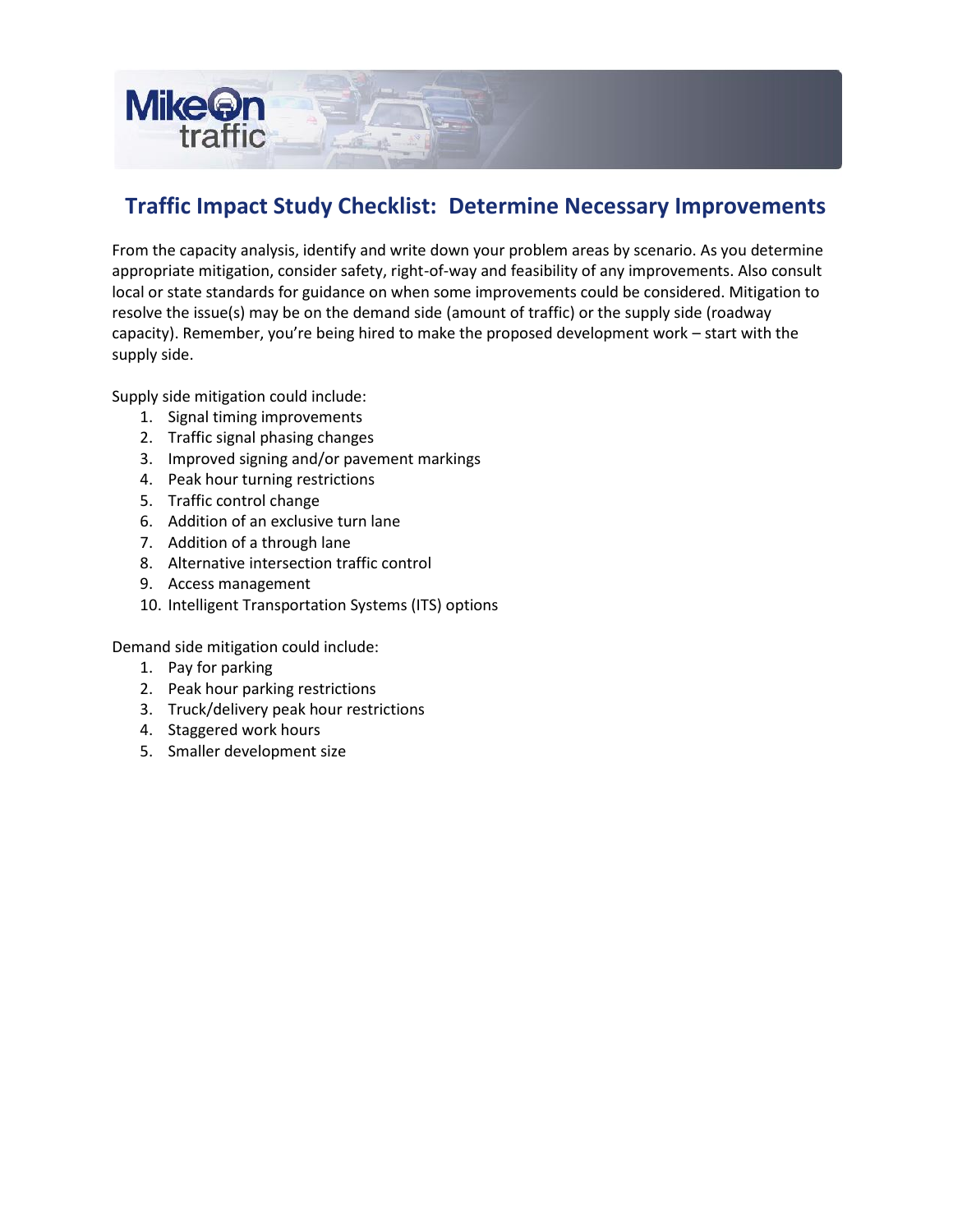

#### **Traffic Impact Study Checklist: Determine Whether to Use Simulation**

The Highway Capacity Manual is a deterministic traffic analysis tool based on observed or theoretical parameters. In comparison, stochastic analysis models simulate traffic based on vehicle and driver behavior parameters. You may need to use micro-simulation if you answer "yes" to one or more of these questions:

- 1. Does the approving agency require its use?
- 2. Is there unique geometry or a special situation in any of your study scenarios that can't be analyzed by the HCM?
- 3. Are there progression issues from intersections over-capacity or the mixing of traffic control options, primarily a roundabout within a timed traffic signal corridor?
- 4. Are any measures of effectiveness needed that cannot be determined from the HCM, such as corridor travel times?
- 5. Will visualization be needed for agency meetings or other public involvement?

Once the need is established, the type of simulation software to use will depend on the needs of your analysis, the requirements of the approving agency and/or the industry standards in your area. Whichever software you use, keep the following factors in mind:

- 1. When in doubt, use the defaults. Don't adjust default parameters without good reason and the ability to discuss this reasoning in public.
- 2. Learning and using functions to move quickly between peak hours and scenarios will save time.
- 3. Run the simulation more than once. The size and complexity may require ten runs or more to provide an accurate estimate of traffic operations. We typically recommend five runs.
- 4. Match results against your observations as a check on your inputs. Remember the saying "garbage in, garbage out."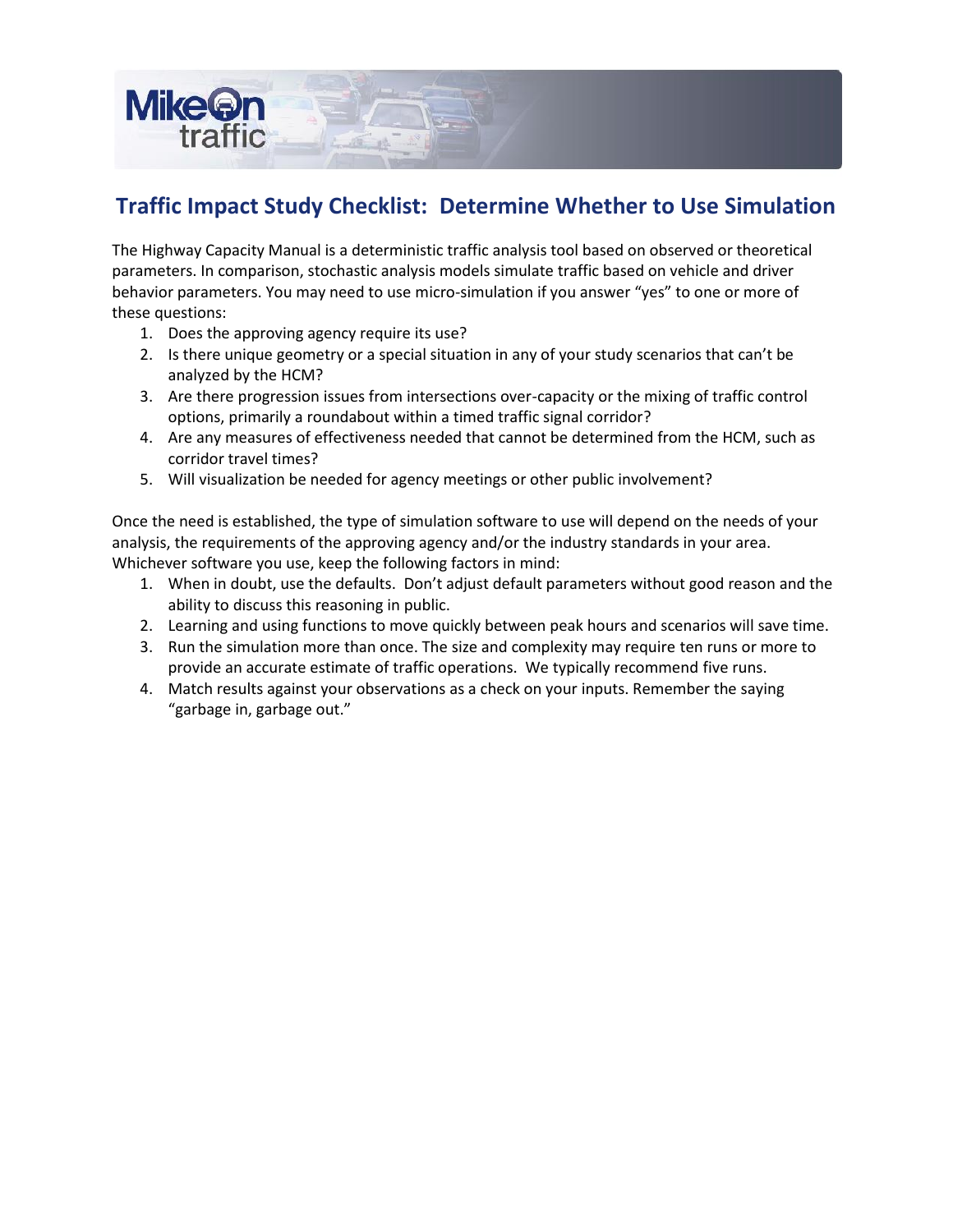

#### **Traffic Impact Study Checklist: Site Review**

Review the proposed development site for potential issues:

- 1. CCR circulation, conflicts and regulations
- 2. Overall circulation patterns, including drive-throughs
- 3. Truck circulation to and from the loading docks
- 4. Bicycle paths and racks
- 5. Parking dimensions and layout
- 6. Walking paths to and from the parking area and transit stops
- 7. Pedestrian crossing locations
- 8. Location of shopping cart corrals
- 9. Signing and striping based on the MUTCD
- 10. ADA requirements

Improving the safety of conflict areas (pedestrian-vehicle) will improve the safety of the entire site.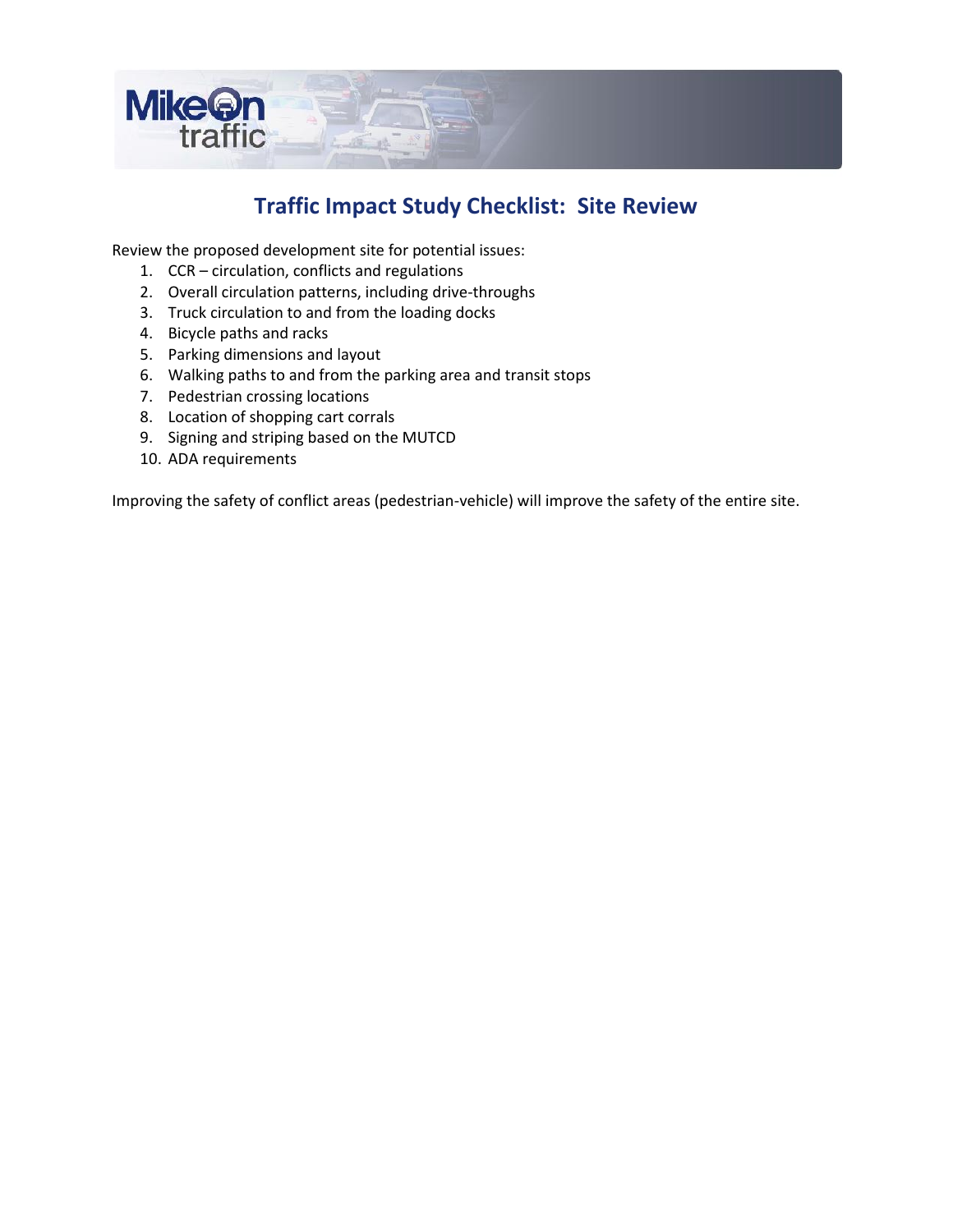

#### **Traffic Impact Study Checklist: Prepare Documentation**

Here is a basic outline for your report:

- 1. Executive Summary although first in the report, this is usually written last as a summary of the information and final conclusions in the report.
- 2. Introduction present basic description of your project.
- 3. Existing Conditions present existing data and analysis.
- 4. Proposed Conditions present the traffic forecasts and analysis along with improvements already planned by government agencies.
- 5. Mitigation and Improvements if needed, present the proposed mitigation and accompanying analysis.
- 6. Site Review discuss the site analysis.
- 7. Final Conclusions and Recommendations make clear recommendations with associated time frames.
- 8. Appendix include traffic counts and full analyses, at a minimum.

Keep in mind your audience. Most reports become available for public consumption, so keep technical language to a minimum. Prepare the following graphics for the report, they tell a better tale than tables or words:

- 1. Location Map
- 2. Existing Conditions
- 3. Existing Volumes
- 4. Development Volumes
- 5. Future No Build Volumes
- 6. Future Build Volumes
- 7. Mitigation

Always remember to have a second set of eyes review your report before submission.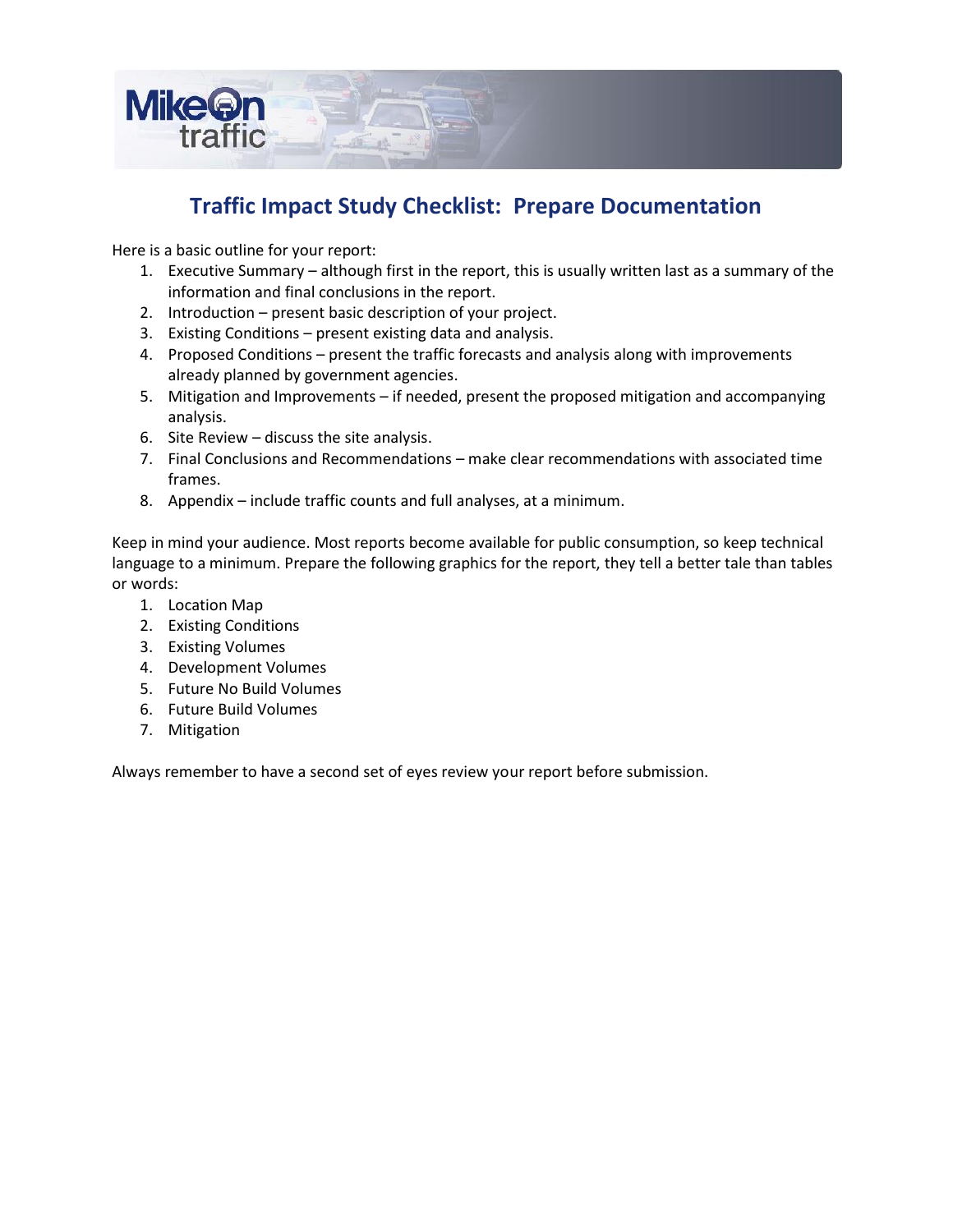

## **Traffic Impact Study Checklist: Preparing the Proposal**

While you're on the phone with your client, here's a list of questions you should ask:

- 1. Details about the site:
	- a. Does he have a concept or site plan he can email you right now so you can open it while you're still on the phone? If not, get the site plan as soon as possible.
	- b. Where's his development? If you're by your computer, open an aerial.
	- c. What kind of development is it for instance, commercial, retail, houses, industrial, office, or school?
	- d. Is there something currently on the site that's generating traffic?
	- e. How big is it for instance, acres, gross square footage, employees, or students?
	- f. If it's a mixed use development, get a size breakdown for each use.
	- g. How many accesses or driveways are planned?
	- h. Where will the accesses be located?
	- i. Are there any existing driveways into the site?
	- j. When will his development be fully occupied?
	- k. Will his development be built in phases?
- 2. Details about the study area:
	- a. Does he know of any nearby recent development?
	- b. Does he know of any recent traffic studies done for this parcel or nearby parcels?
- 3. Details about the process:
	- a. When does he need the proposal?
	- b. When does he need the draft traffic study?
	- c. Has he discussed the traffic study with any government staff? If yes, who? Does he have notes from the meeting?
	- d. Will he want you to present the traffic study results at a government staff meeting, a neighborhood meeting, a public hearing or to the city council? Does he have any idea how many meetings you'll need to attend?
	- e. Is he getting other proposals for the traffic study? This is delicate, but it's always good to know if you have competition and if possible, to find out who.
	- f. If this is a new client, how did he find out about you? Be sure to send a thank you note to your friend if it was a referral.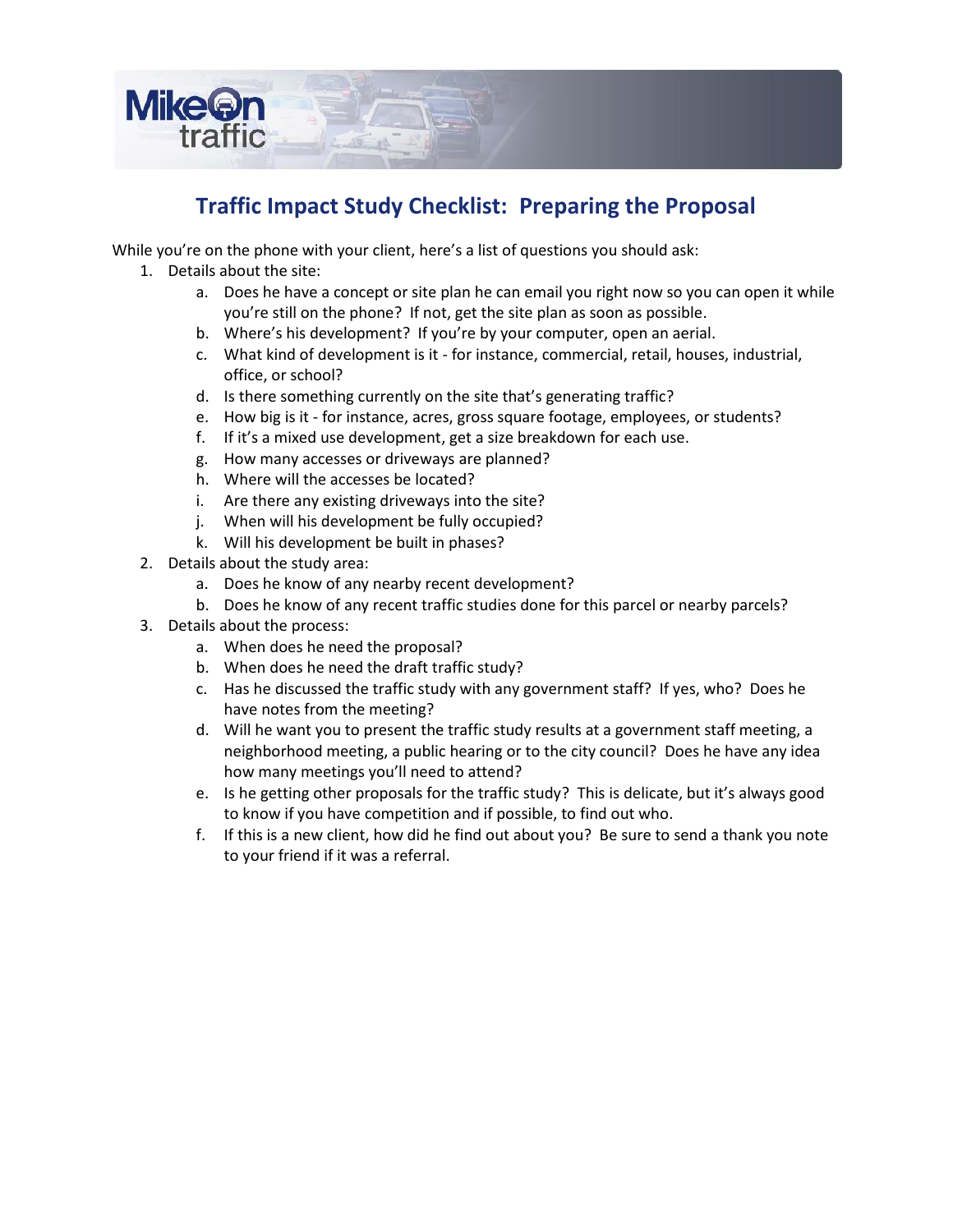

### **Traffic Impact Study Checklist: Manage the Traffic Study**

- 1. Internal Kick-off Meeting
	- a. Project overview including overall goals
	- b. Study schedule, including setting the next internal meeting
	- c. Worker roles and expectations
	- d. Next tasks
- 2. Review of the Existing Conditions
	- a. Traffic counts
	- b. Site observations
	- c. Requested data, like traffic signal timing, other roadway improvements in the area, other planned development and agency policies
- 3. Discussion of Traffic Forecasts
	- a. Number of scenarios
	- b. Site trip generation, including any pass-by, diverted or multi-use
	- c. Site trip distribution
	- d. Background traffic growth
	- e. Reductions for transit, bicycle or walking
- 4. Discussion of the Analysis
	- a. Discuss which capacity analysis software to use
	- b. Decide whether to use micro-simulation software, and, if so, which
	- c. Review standard inputs
	- d. Determine if default inputs need changing
- 5. Review of the Analysis Results and Mitigation
	- a. Compare results versus observations
		- b. Determine need for mitigation
		- c. Discuss potential mitigation
- 6. Discussion of the Mitigation Results
	- a. Do the mitigation measures result in acceptable operations?
	- b. Are there additional mitigation measures needed?
- 7. Review of the Report Outline
	- a. Review categories
	- b. Discuss recommendations and conclusions
- 8. Review of the Draft Report